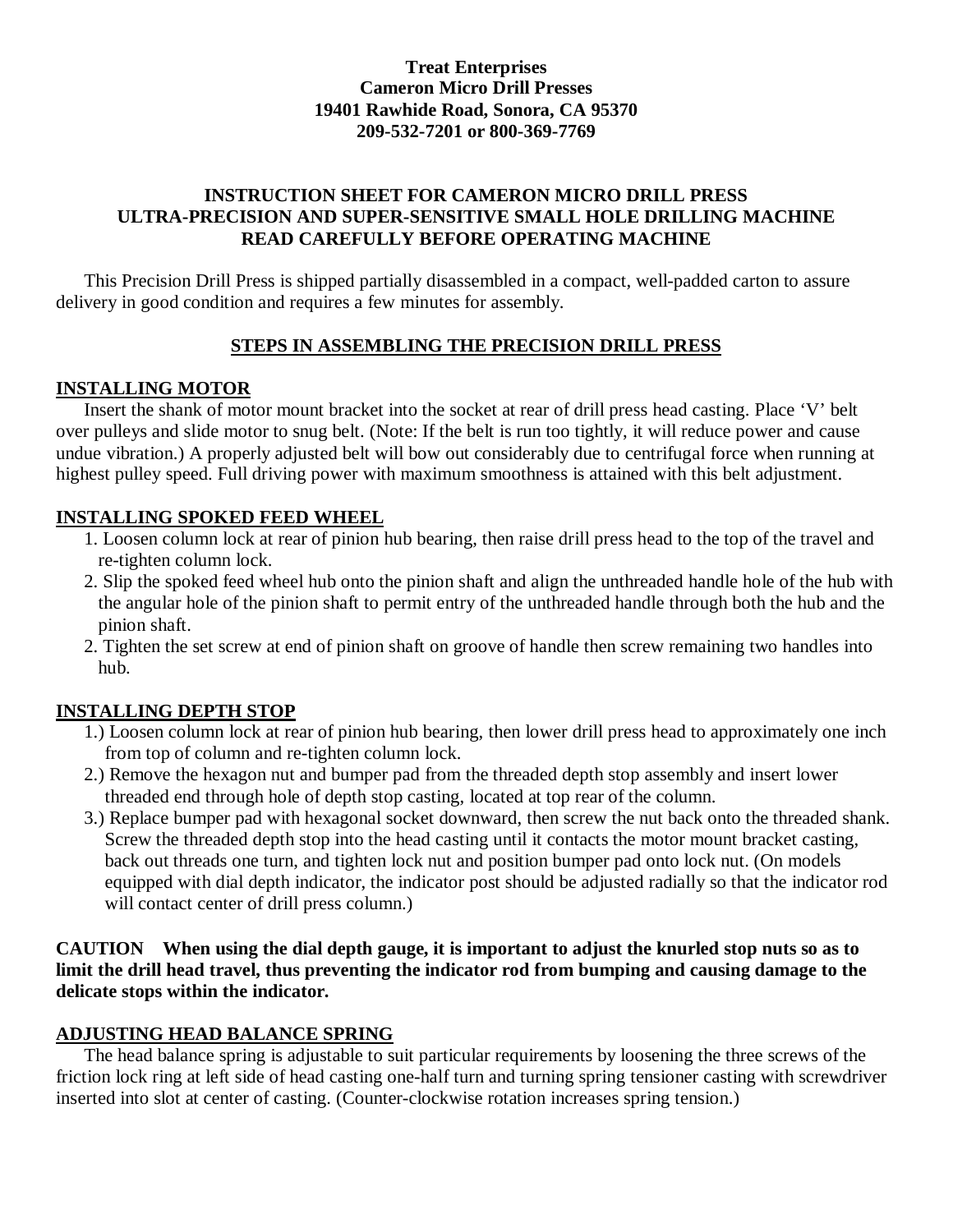## **CARE AND MAINTENANCE**

### **DO NOT OVER LUBRICATE. DO NOT USE "3 IN 1 OIL"**

 This supersensitive drill press is a fine piece of equipment and should be treated with care. Sliding members should be wiped clean and lubricated periodically. Spindle bearing cup should be filled every 12 hours of continuous operation with a good quality, non-gumming light **mineral oil**. Available at your local drug store.

The two motor bearings should also be oiled every 40 hours with the same oil.

#### **TO REMOVE SPINDLE END PLAY**

- 1.) Hold spindle pulley while loosing the lock screw at top of spindle pulley.
- 2.) Hold drill chuck with one hand and turn pulley clockwise until proper adjustment is obtained, tighten lock screw and check to make sure that spindle turns freely. If spindle does not turn freely, screw pulley counter-clockwise, push on end of pulley with thumb to loosen and re-adjust to proper setting.

#### **MOTOR**

 The motor has been designed and built to provide long trouble free service with proper care. The only requirement other than keeping the bearings properly lubricated is to check the length of the brushes periodically after approximately 500 hours of use. The brushes should be replaced with **FACTORY SUPPLIED BRUSHES** when they become less than ¼" in length.

#### **OPERATION**

 Anyone familiar with the use of drill presses should be able to drill holes to the most exacting requirements after a brief period of practice to get the feel of the machine.

 Although most holes can be drilled by feel, the dial depth gauge may be used to your advantage when drilling extremely small holes. It provides the means for letting the operator know when the drill contacts the work piece to start the cut and the depth of cut which may safely be taken before withdrawing it to clear the flutes of cuttings.

 The motor should be loosened when belt position changes are made in order to retain proper setting and to prevent damage to belt which could occur if belt were stretched over pulley edges.

 As the weight or shape of the workpiece does not affect the sensitivity of drill feed feel, small holes may be accurately and safely drilled in large or otherwise awkward parts by the use of blocks or other external supports.

 Parallel intersecting holes having a considerable degree of overlap may be readily drilled from solid material with a sharp conventionally ground drill.

 The drill column and head are also readily mountable on other types of existing equipment and may be advantageously utilized in converting or building numerous types of specialized equipment.

 Sound judgment should be exercised in selecting spindle speeds for drilling with this drill press due to the possibility of running small drills at speeds which cause the cutting edges of drills made of high speed steel to travel at speeds considerably greater than desirable for proper drilling. This can result in friction-burn dulling of the drill tip. As few machines are capable of running anywhere near fast enough for small drills, it is general practice to run machine spindles at the highest available speed when drilling small holes. However, this is not the case with this precision drill press. For more specific information, refer to machinist's handbooks.

## **DRILL PRESS WITH STANDARD SINGLE SPEED MOTOR**

 This precision drill press is equipped with the standard single speed motor and has three spindle speeds of 9,500 R.P.M., 17,000 R.P.M. and 30,000 R.P.M. through the use of a 'V' belt and three groove motor pulley and three groove spindle pulley.